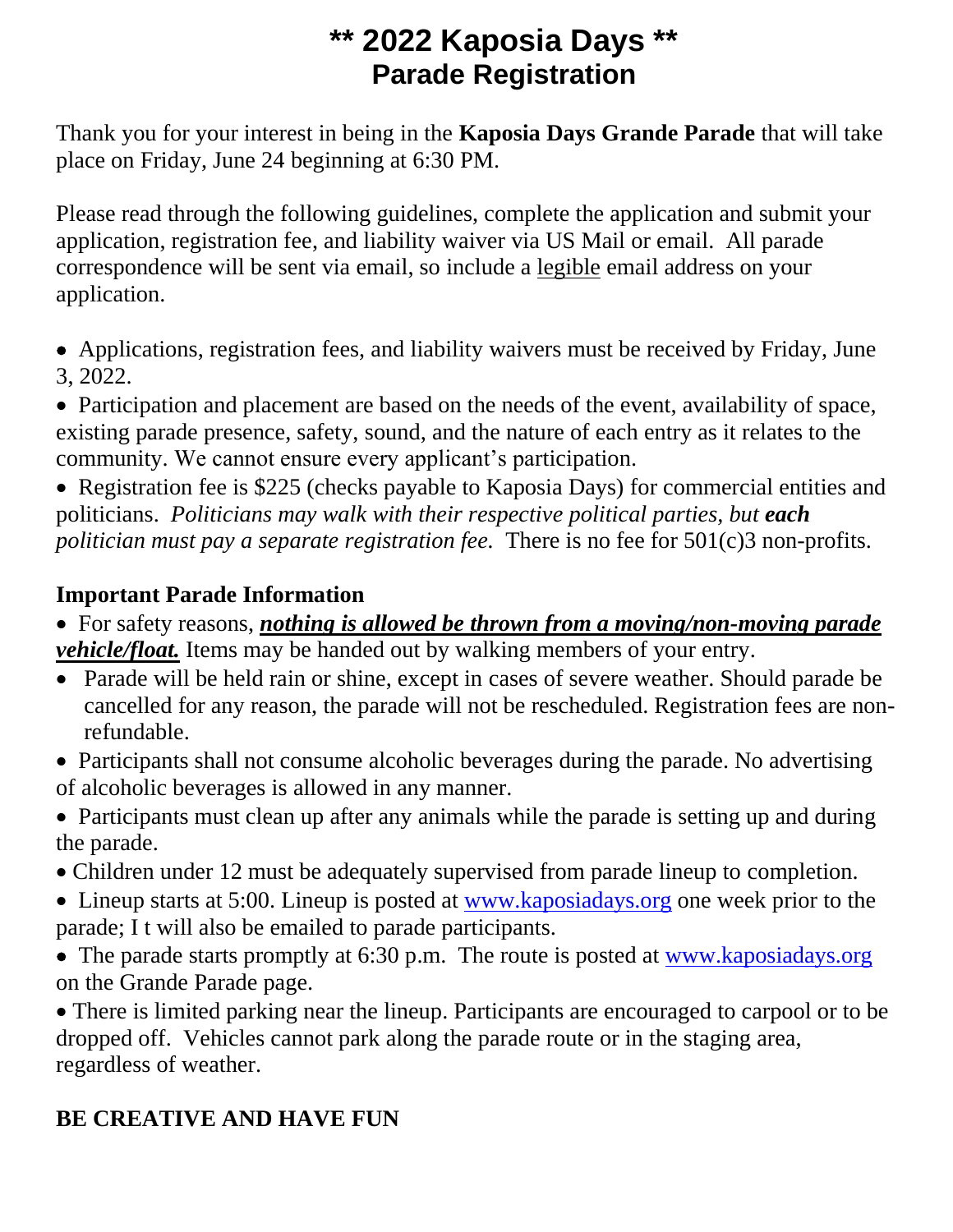### **2022 SOUTH ST. PAUL KAPOSIA DAYS GRANDE PARADE Friday, June 24, 2022, 6:30 p.m.**

Please fill out the following information and return this form with your check by **June 3, 2022,** to:

| <b>Mail:</b>  | Kaposia Days Parade Committee           |
|---------------|-----------------------------------------|
|               | P.O. Box 622, South St. Paul, MN 55075  |
| <b>Email:</b> | kaposiaparade@gmail.com                 |
| Website:      | www.kaposiadays.org                     |
| <b>Phone:</b> | $(651)$ 357-3722 (Annie – Parade Chair) |

- Parade route and line up information will be emailed approximately one week prior to parade.
- Commercial entries and each political candidate must include a check for **\$225.00** (payable to Kaposia Days) There is no fee for 501(c)3 non-profits or visiting Ambassadors/Royalty groups.

#### A. **NAME OF UNIT:**  $\blacksquare$

B. **TYPE OF ENTRY:** (truck with trailer, float, bicycles, car, walking, marching, horse and carriage, animals and how many:

\_\_\_\_\_\_\_\_\_\_\_\_\_\_\_\_\_\_\_\_\_\_\_\_\_\_\_\_\_\_\_\_\_\_\_\_\_\_\_\_\_\_\_\_\_\_\_\_\_\_\_\_\_\_\_\_\_\_\_\_\_\_\_\_\_\_\_\_\_\_\_\_\_\_\_\_\_\_\_\_\_\_\_\_\_\_\_\_\_\_

\_\_\_\_\_\_\_\_\_\_\_\_\_\_\_\_\_\_\_\_\_\_\_\_\_\_\_\_\_\_\_\_\_\_\_\_\_\_\_\_\_\_\_\_\_\_\_\_\_\_\_\_\_\_\_\_\_\_\_\_\_\_\_\_\_\_\_\_\_\_\_\_\_\_\_\_\_\_\_\_\_\_\_\_\_\_\_\_\_\_

\_\_\_\_\_\_\_\_\_\_\_\_\_\_\_\_\_\_\_\_\_\_\_\_\_\_\_\_\_\_\_\_\_\_\_\_\_\_\_\_\_\_\_\_\_\_\_\_\_\_\_\_\_\_\_\_\_\_\_\_\_\_\_\_\_\_\_\_\_\_\_\_\_\_\_\_\_\_\_\_\_

#### C. **CONTACT INFORMATION (**please print clearly)

| E. DO YOU HAVE YOUR OWN MUSIC? YES or NO<br>F. HOW MUCH SPACE WILL THE UNIT REQUIRE IN PARADE STAGING AREA |  |
|------------------------------------------------------------------------------------------------------------|--|

G. Special needs/instructions/requirements (i.e., away from music or horse units, have own music, etc.) \_\_\_\_\_\_\_\_\_\_\_\_\_\_\_\_\_\_\_\_\_\_\_\_\_\_\_\_\_\_\_\_\_\_\_\_\_\_\_\_\_\_\_\_\_\_\_\_\_\_\_\_\_\_\_\_\_\_\_\_\_\_\_\_\_\_\_\_\_\_\_\_\_\_\_\_\_\_\_\_\_\_\_\_\_\_\_\_\_\_

\_\_\_\_\_\_\_\_\_\_\_\_\_\_\_\_\_\_\_\_\_\_\_\_\_\_\_\_\_\_\_\_\_\_\_\_\_\_\_\_\_\_\_\_\_\_\_\_\_\_\_\_\_\_\_\_\_\_\_\_\_\_\_\_\_\_\_\_\_\_\_\_\_\_\_\_\_\_\_\_\_\_\_\_\_\_\_\_\_\_ \_\_\_\_\_\_\_\_\_\_\_\_\_\_\_\_\_\_\_\_\_\_\_\_\_\_\_\_\_\_\_\_\_\_\_\_\_\_\_\_\_\_\_\_\_\_\_\_\_\_\_\_\_\_\_\_\_\_\_\_\_\_\_\_\_\_\_\_\_\_\_\_\_\_\_\_\_\_\_\_\_\_\_\_\_\_\_\_\_\_

Please attach a separate sheet which provides a **typed** description (150 words or less please) and information about unit for TV script. An example would be history, colors, names of royalty or others riding on unit, etc.